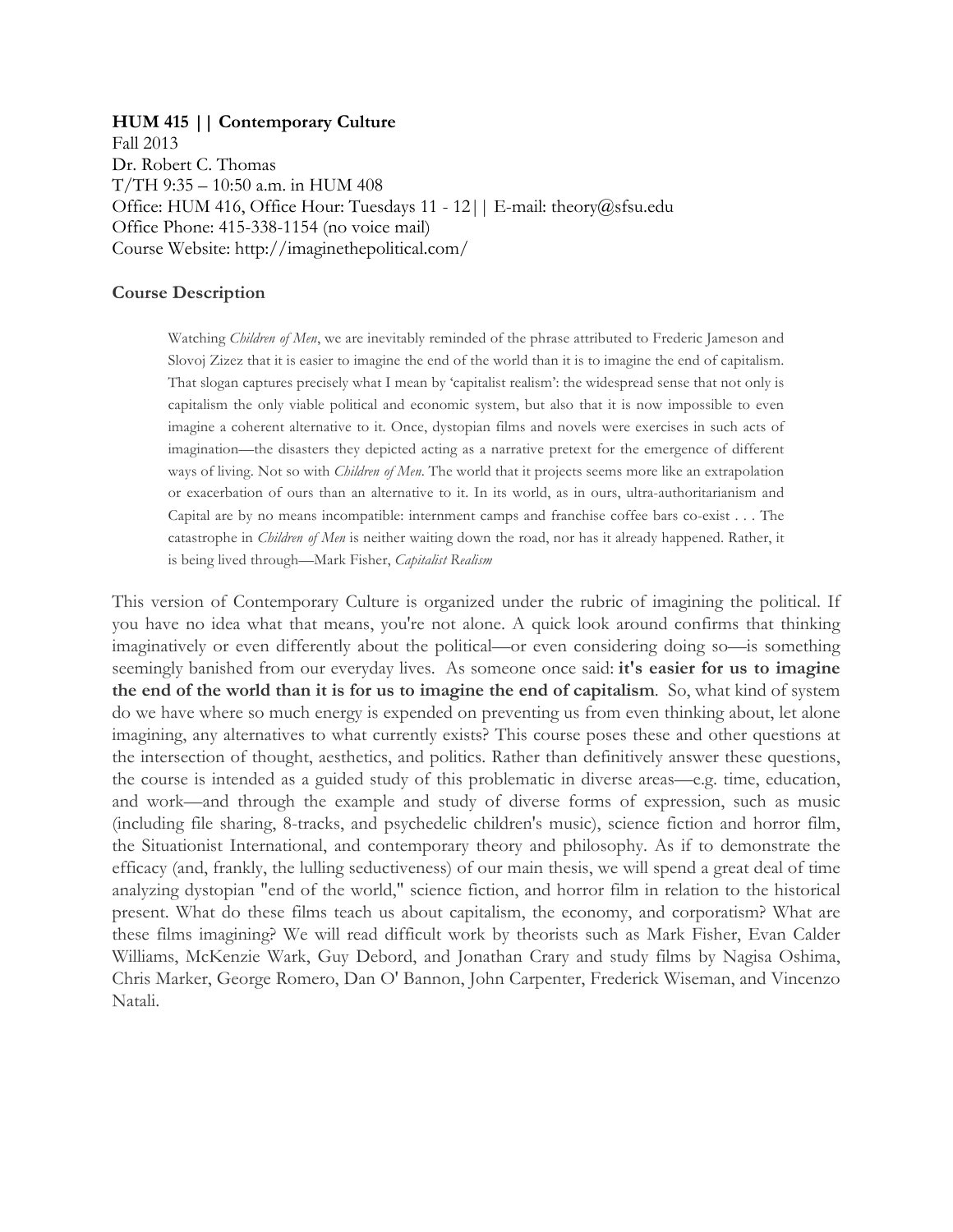### **Required Books (available at the bookstore):**

- Mark Fisher *Capitalist Realism*
- Evan Calder Williams *– Combined and Uneven Apocalypse*
- Mckenzie Wark *– The Spectacle of Disintegration*
- Jonathan Crary *– 24/7*

**Required Essays** (Print, Read, Bring to Class) Note: "Online" essays are linked *in this section* of the syllabus on the course website. "Articles" are under the "Articles" tab on the website.

- Gilles Deleuze & Felix Guattari, "Postulates of Linguistics" from *A Thousand Plateaus*
- Guy Debord "The Culmination of Separation" from *Society of the Spectacle*
- Guy Debord "Theory of the Dérive"
- Hassler-Forest "Neoliberal Capitalism and the End of the World" from *Capitalist Superheroes: Caped Crusaders in the Neoliberal Age*
- Kafka "Report to an Academy"
- Nagisa Oshima *Cinema, Censorship, and the State* (selections)
- Mckenzie Wark –"The Vectoral Class and Its Antipodes" from *Telesthesia*
- Situationist International "Definitions"
- Situationist International "Introduction to the Critique of Urban Geography"
- Research and Destroy "Communique from an Absent Future"

## **Required Films (shown in class):**

- John Carpenter *They Live* (USA, 1988)
- Russ Forster *So Wrong, They're Right* (USA, 1995)
- Richard Lester *The Bed-Sitting Room* (UK, 1968)
- Chris Marker *La Jetée* (France, 1962)
- Oshima Nagisa *Tôkyô sensô sengo hiwa* (*The Man Who Left His Will on Film aka* ) (Japan, 1970)
- Oshima Nagisa *– Kōshikei* (*Death by Hanging)* (Japan, 1968)
- Vincenzo Natali -- *Splice* (USA, 2010)
- Dan O' Bannon *Return of the Living Dead* (USA, 1985)
- George Romero *Night of the Living Dead* (USA, 1968)
- Frederick Wiseman *High School* (USA, 1968)

## **ASSIGNMENTS**

**Students are responsible for completing all the assigned course work and are expected to regularly attend and participate in course discussions. Reading difficult texts is a major component of this course. If you are not prepared to read and interpret difficult and challenging material, you should not take this course.** Students are expected to come to class prepared. That means that you have done the assigned reading, have thought about it, and have something relevant to say. Always bring the assigned reading material (for each particular day) to class. Always take notes. My lectures, comments, and rants constitute an important "text" for the course. Be aware that my style is casual and approachable—this should not detract from the seriousness of the work we do together (this style of presentation is meant to make it easier for you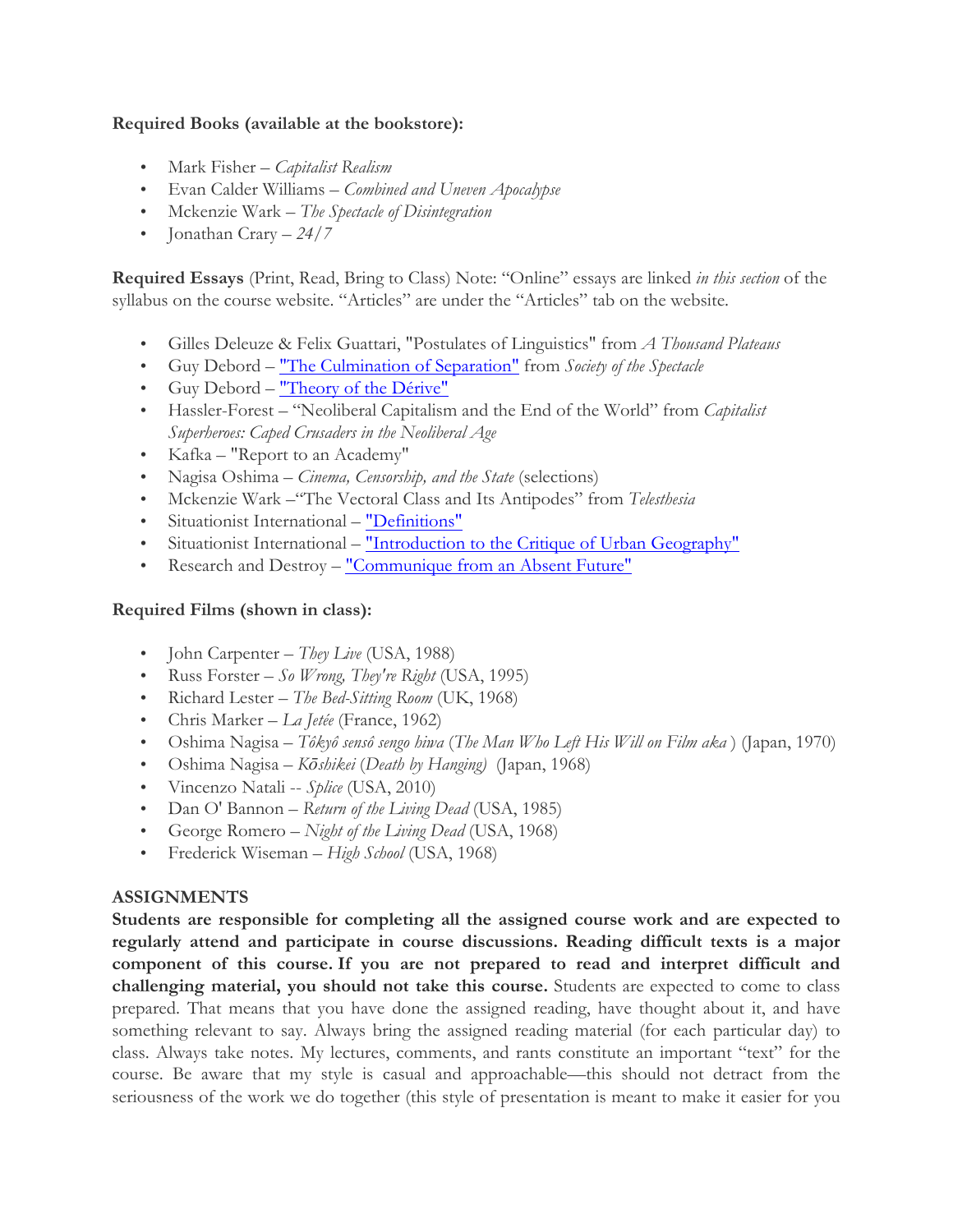to grasp the material). There will be 2 "formal" papers required (following the requirements for segment III, see below). There will be a mid-term essay 5-pages in length, and a final essay 5-pages in length (typed and double spaced). There will be a handout on the essay assignments two weeks before each essay is due. Each essay must contain 5-pages of formal college level writing. Your essays must demonstrate mastery of the reading material and course lectures for the assignments (your grade will be based on this). All essays must be critical. No grade will be awarded for noncritical writing. No papers will be accepted via e-mail (no exceptions). (Please note that Wikipedia is NOT a critical source and cannot be used for college writing.) No rewrites of written work (no exceptions). No late papers accepted (no exceptions). Plagiarism in any of the course assignments, in any form, will be dealt with harshly and will be forwarded to the Dean's Office for appropriate action. Plagiarism on any assignment will also result in a grade of zero. You must receive a letter grade on all assignments in order to complete the course. Students are responsible for all of the course content and materials even if they are absent (absences of more than two class sessions can result in your final grade being substantially lowered). No incompletes will be given, no exceptions. Please be aware that from time to time I may need to contact you via e–mail. In order to facilitate this, you will need to make sure that your SFSU e–mail account is actively working. I will not send these e–mails to a non–SFSU account. It is your responsibility to make sure your account is accessible and working.

**Please note** that the schedule of papers is clearly listed in the course syllabus. I do my best to hand the papers back as soon as possible. My teaching builds on the work we do over the course of the semester. The schedule of papers (one midterm and one final) is based on this. Please be aware that the midterm papers do, in fact, come back to you in time to make any necessary adjustments for the final paper. The biggest mistake that students make on the midterm is to not actually read the assignment and/or not fully follow the instructions. Additionally, if your paper does not demonstrate that you've read the assigned books, you will be graded down significantly and may not receive a passing grade. Students need to include a S.A.S.E. if they want their final papers returned to them.

### **CLASSROOM ETIQUETTE**

Cell phones are to be turned off in class. If you are caught text messaging in class, surfing the web, or playing video games, or engaging in any other non–course related activity, you will be required to leave the classroom. No eating in class (unless you bring enough to share with everyone). No electronic recording in the classroom.

### **AGREEMENT**

Enrollment in this course constitutes your agreement to abide by all of the above rules and policies.

### **SEGMENT III WRITING REQUIREMENT**

To meet the segment III writing requirement, you will be required to write two five page critical papers. These papers are "formal" and will be read and graded by the professor. You will be expected to argue coherently, to support your arguments with detailed examples from the works analyzed, to edit your papers for spelling, grammar punctuation and agreement, and to meet recognized standards for notes and bibliography when relevant. All of the above will be taken into account in the grading of these assignments.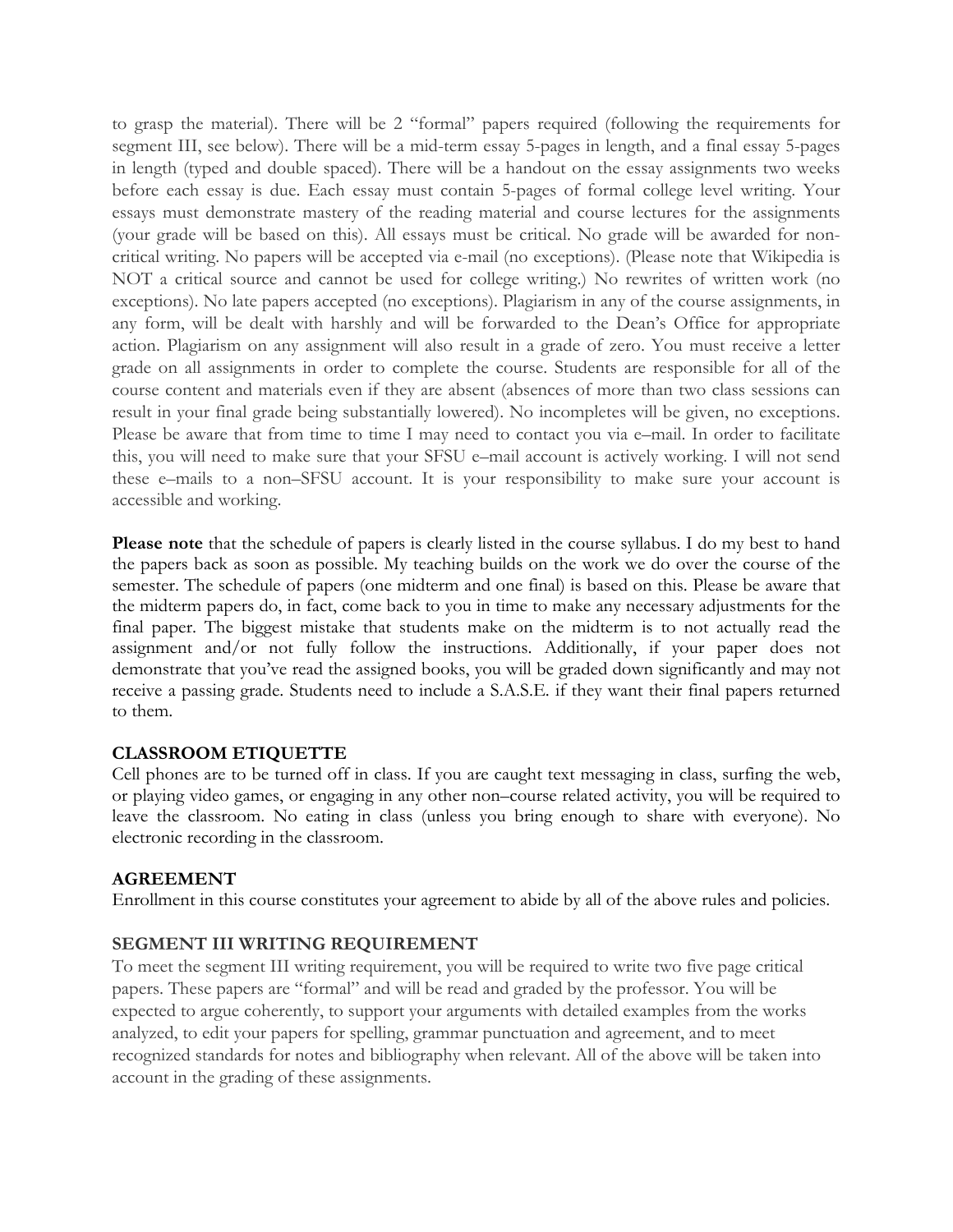## **PARTICIPATION**

There may be in-class assignments as part of your participation grade

# **STATEMENT ON DISABILITIES**

Students with disabilities who need reasonable accommodations are encouraged to contact the instructor. The Disability Programs and Resource Center (DPRC) is available to facilitate the reasonable accommodations process. The DPRC is located in the Student Service Building and can be reached by telephone (voice/TTY 415–338–2472) or by email: dprc@sfsu.edu, http://www.sfsu.edu/~dprc/facultyfaq.html#1

### **GRADING**

Attendance and participation: 10% Midterm Essay: 40% Final Essay: 40% Final Exam: 10%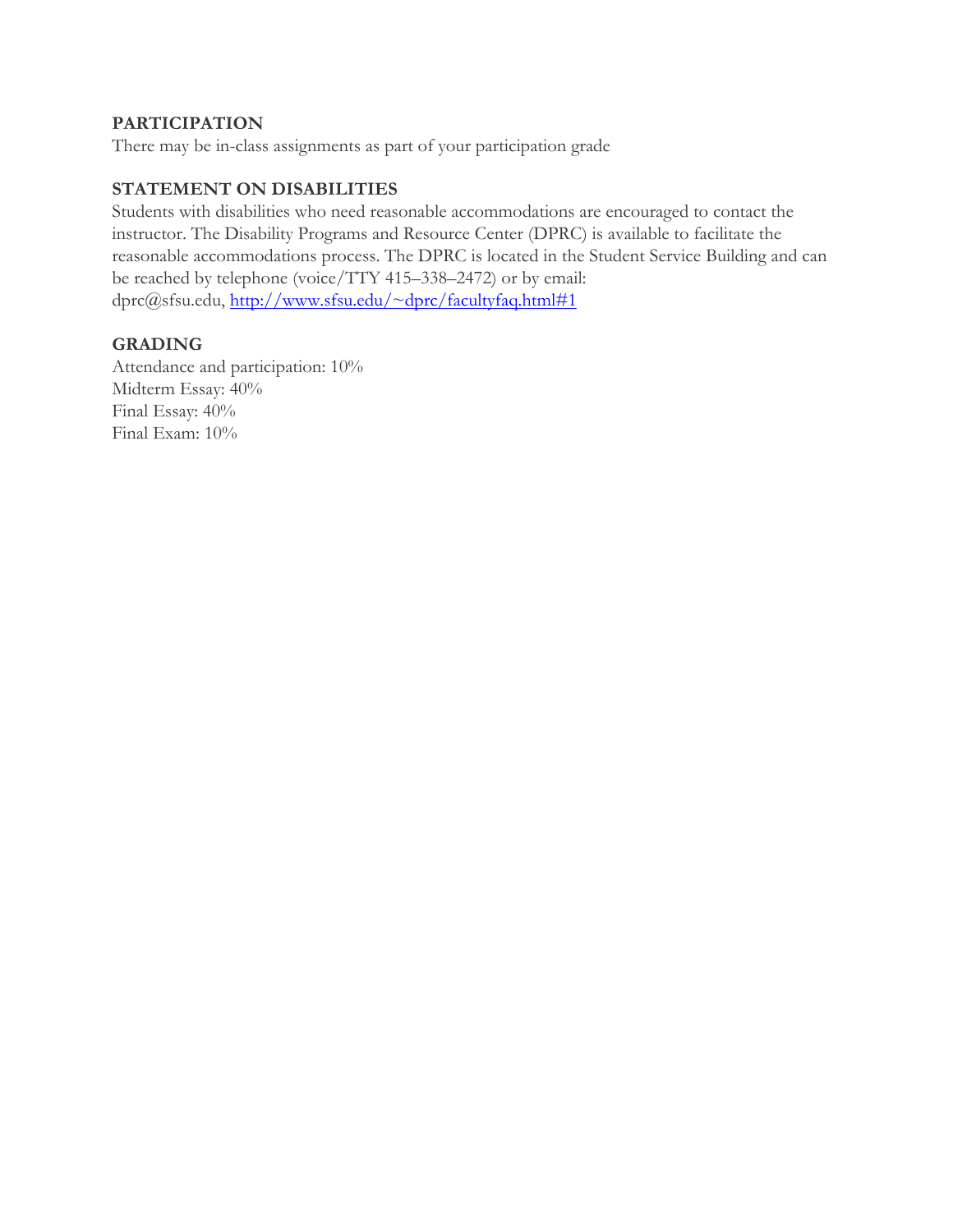|         |                                      | TENTATIVE COURSE SCHEDULE FALL 2013<br>(Instructor Reserves the Right to Modify)                                                                                           |
|---------|--------------------------------------|----------------------------------------------------------------------------------------------------------------------------------------------------------------------------|
| Wk 1.   | Aug 27<br>Aug 29                     | Introduction and handout of course material<br>Film Genre 1-55<br>Film - Night of the Living Dead                                                                          |
| Wk 2.   | Sep 3.                               | Combined and Uneven Apocalypse 72-104<br>Ben Hervey, Night of the Living Dead 7-30, 116-121                                                                                |
|         | Sep $5$ .                            | Film Return of the Living Dead                                                                                                                                             |
| Wk. 3   | Sep 10                               | Combined and Uneven Apocalypse 104-148<br>Hassler-Forest "Neoliberal Capitalism and the End of the World                                                                   |
|         | Sep 12                               | Continued                                                                                                                                                                  |
| Wk. 4.  | Sep 17                               | Combined and Uneven Apocalypse 1-44<br>Film $-So$ <i>Wrong</i> , <i>They're Right</i>                                                                                      |
|         | Sep 19                               | Continued                                                                                                                                                                  |
| Wk. 5   | Sep 24                               | Combined and Uneven Apocalypse 45-71<br>Film - The Bed-Sitting Room                                                                                                        |
|         | Sep 26                               | Continued                                                                                                                                                                  |
| Wk 6.   | Oct 1<br>Oct 3                       | <i>Capitalist</i> Realism<br>Film – High School                                                                                                                            |
| Wk. 7.  | Oct 8.<br>Oct 10.                    | Research and Destroy "Communique from an Absent Future"<br>Continued                                                                                                       |
| Wk. 8.  | Oct 15<br>Oct 17                     | Continued<br>Deleuze "Postscript on Control Societies"                                                                                                                     |
| Wk. 9.  | Oct 22<br>Oct 24                     | $Film - Diary of the Dead$<br>Continued                                                                                                                                    |
| Wk.10.  | Oct 29<br>Oct 31                     | $Film - Spline$<br>Shaviro "Splice"                                                                                                                                        |
| Wk 11.  | Nov <sub>5</sub><br>Nov <sub>7</sub> | Shaviro "Splice"<br>Debord Society of the Spectacle (Chapter 1) S.I. "Definitions"<br>"Introduction to the Critique of Urban Geography" Debord -<br>"Theory of the Dérive" |
| Wk 12.  | Nov 12<br>Nov 14                     | Wark The Spectacle of Disintegration 1-20, 49-83,<br>$Film - They Live$                                                                                                    |
| Wk. 13. | Nov 19<br>Nov 21                     | Wark The Spectacle of Disintegration 123-156, 181-204<br>Deleuze "Postscript on Control Societies"                                                                         |